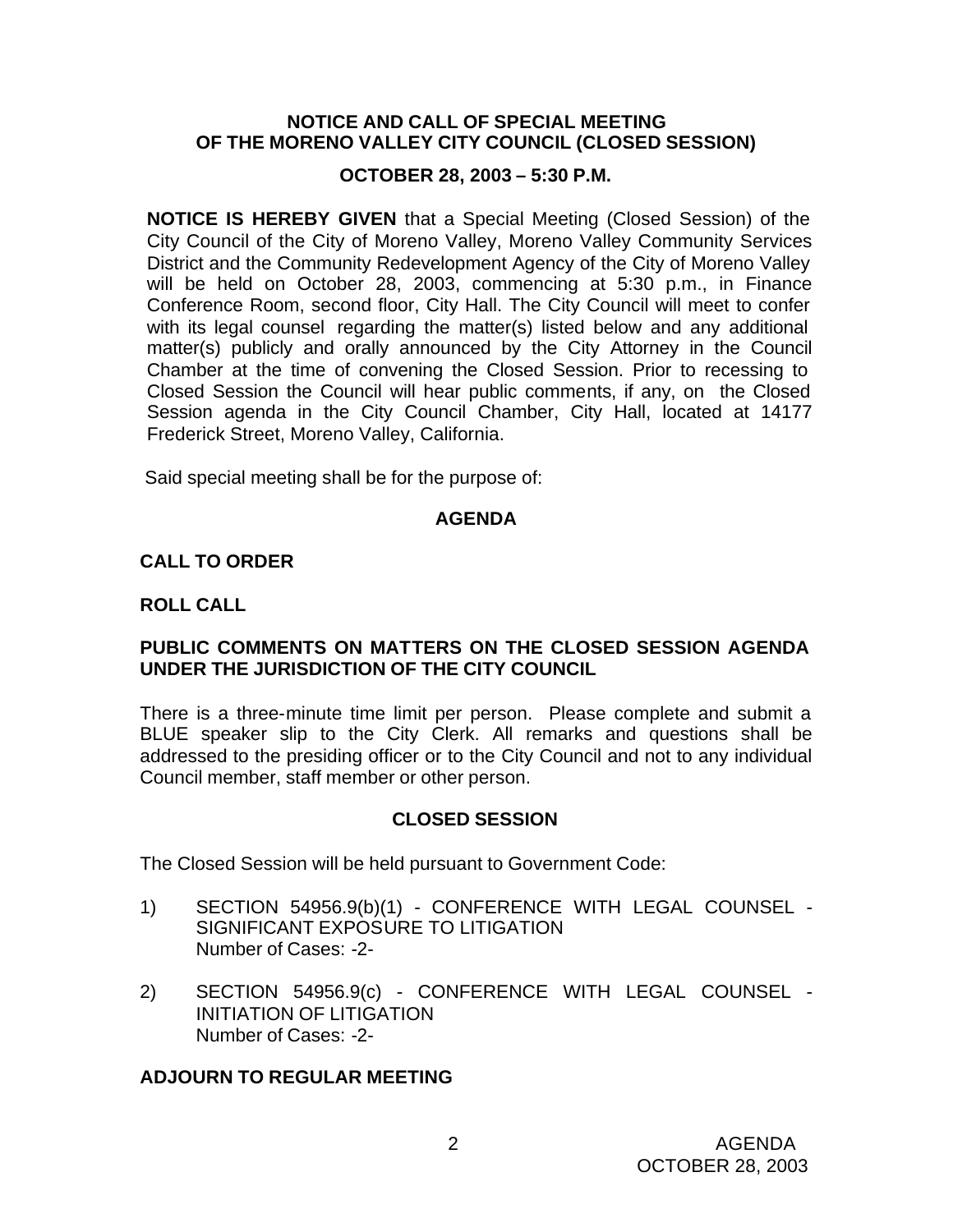## **AGENDA CITY COUNCIL OF THE CITY OF MORENO VALLEY**

## **OCTOBER 28, 2003**

# **CALL TO ORDER**

# SPECIAL PRESENTATIONS - 6:00 p.m.

- 1. 3CMA Award of Excellence MVTV3
- 2. Proclamation Recognizing Marine Arrival Air Control Group **Departure**
- 3. Air Control Group (AACG/DACG) Operations
- 4. Employee of the Quarter Ellen Johnson
- 5. Firefighter of the Quarter Captain Mike Kemp
- 6. Officer of the Quarter Investigator Mike Petti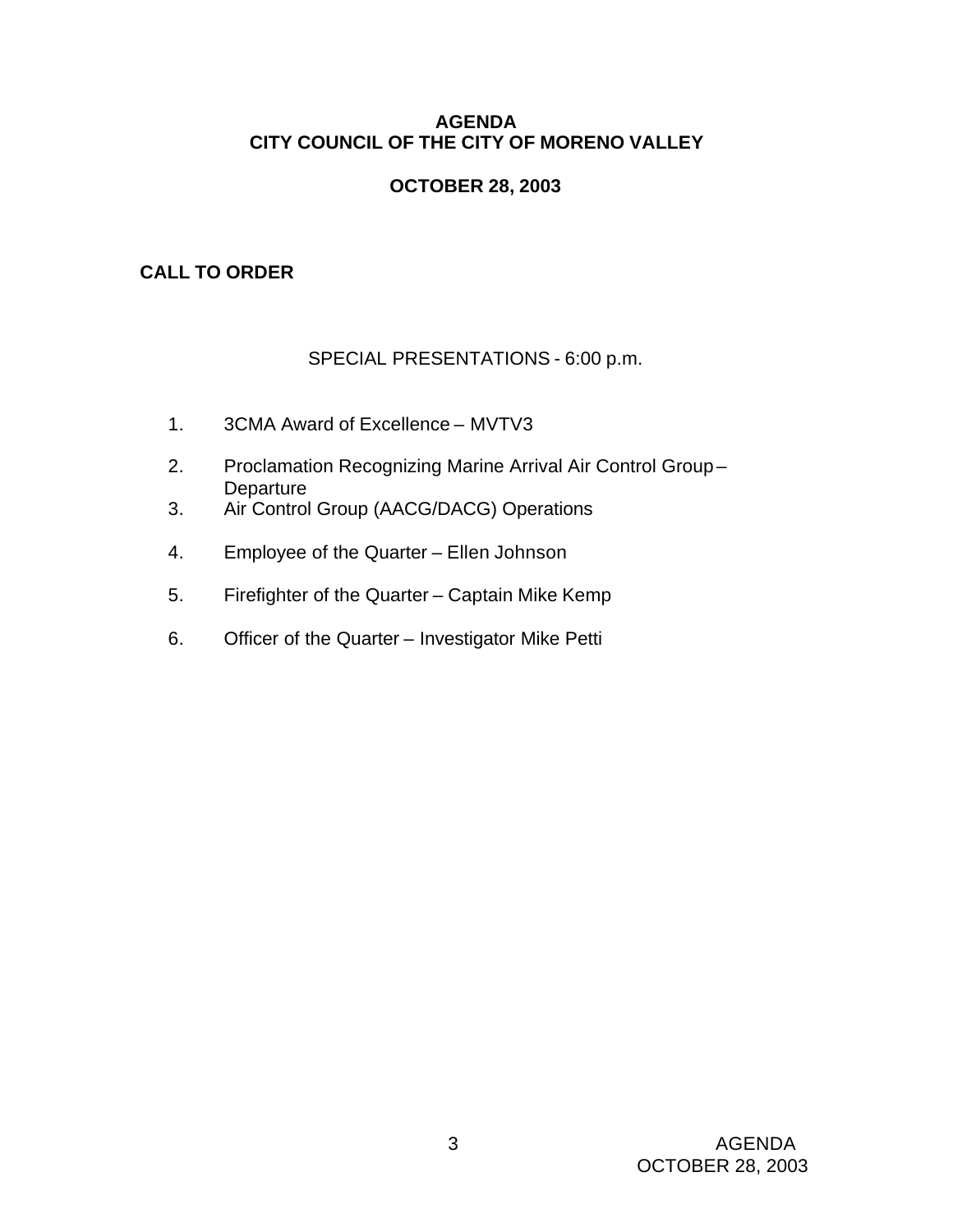### **AGENDA JOINT MEETING OF THE CITY COUNCIL OF THE CITY OF MORENO VALLEY MORENO VALLEY COMMUNITY SERVICES DISTRICT COMMUNITY REDEVELOPMENT AGENCY OF THE CITY OF MORENO VALLEY**

### **REGULAR MEETING - 6:30 P.M. OCTOBER 28, 2003**

**CALL TO ORDER** (Joint Meeting of the City Council of the City of Moreno Valley, Moreno Valley Community Services District and the Community Redevelopment Agency of the City of Moreno Valley - actions taken at the Joint Meeting are those of the Agency indicated on each Agenda item)

## **PLEDGE OF ALLEGIANCE**

**INVOCATION** – Pastor Paul M. Cunningham, Calvary Baptist Church of Moreno Valley

## **ROLL CALL**

### **INTRODUCTIONS**

PUBLIC COMMENTS **ON MATTERS ON THE AGENDA** WILL BE TAKEN UP AS THE ITEM IS CALLED FOR BUSINESS, BETWEEN STAFF'S REPORT AND CITY COUNCIL DELIBERATION (SPEAKER SLIPS MAY BE TURNED IN UNTIL THE ITEM IS CALLED FOR BUSINESS.) Those wishing to speak should submit a BLUE speaker slip to the Bailiff. There is a three-minute limit per person. All remarks and questions shall be addressed to the presiding officer or to the City Council and not to any individual Council member, staff member or other person.

PUBLIC COMMENTS **ON MATTERS NOT ON THE AGENDA** UNDER THE JURISDICTION OF THE CITY COUNCIL WILL BE HEARD PRIOR TO CITY COUNCIL REPORTS AND CLOSING COMMENTS. IN THE EVENT THAT THE AGENDA ITEM FOR SUCH PUBLIC COMMENTS HAS NOT BEEN CALLED BY 9:00 P.M., IT SHALL BE CALLED AS THE NEXT ITEM OF BUSINESS FOLLOWING THE CONCLUSION OF ANY ITEM BEING HEARD AT 9:00 P.M. Those wishing to speak should submit a BLUE speaker slip to the Bailiff. There is a three-minute limit per person. All remarks and questions shall be addressed to the presiding officer or to the City Council and not to any individual Council member, staff member or other person.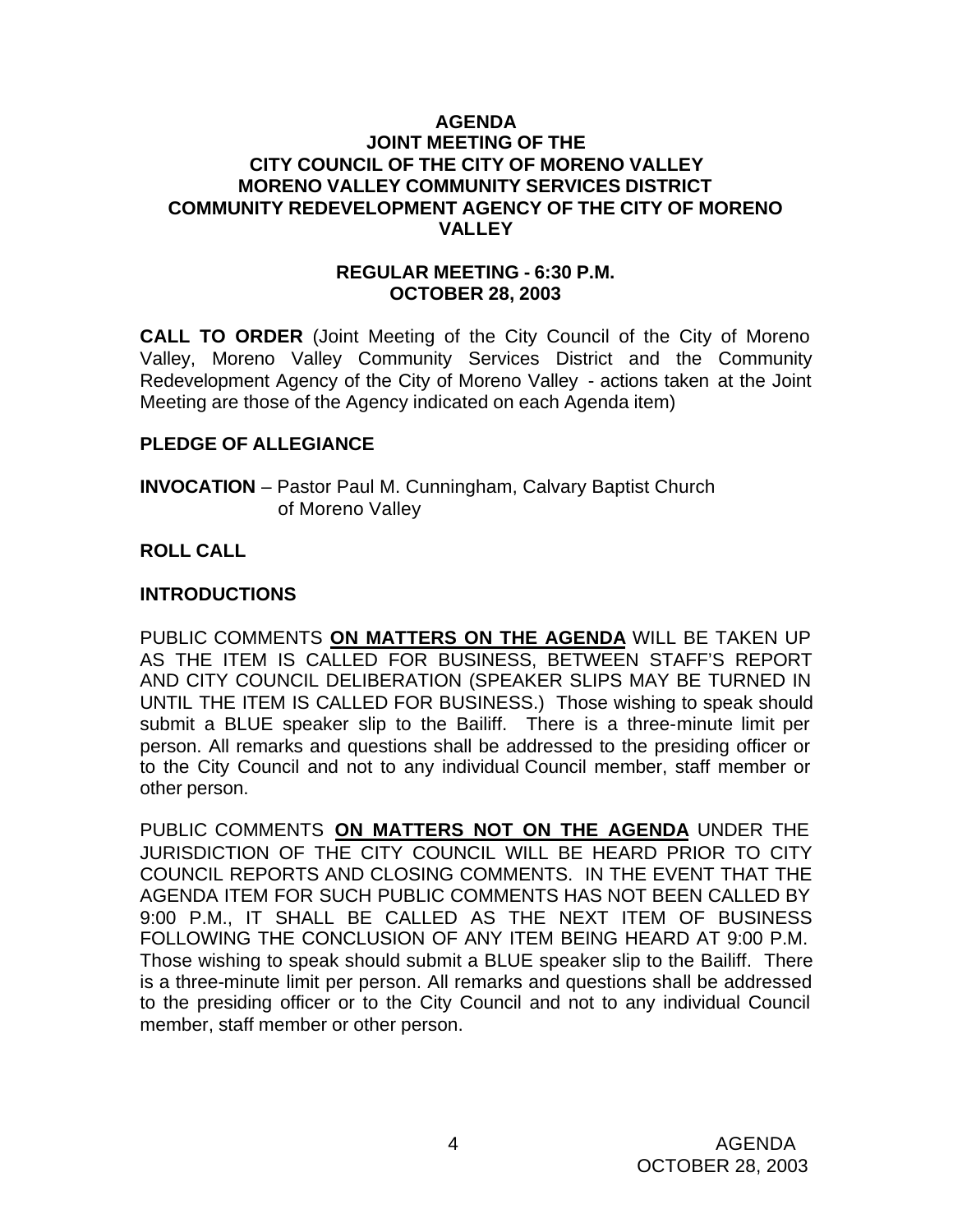## **JOINT CONSENT CALENDARS (SECTIONS A-C) OF THE CITY COUNCIL OF THE CITY OF MORENO VALLEY, MORENO VALLEY COMMUNITY SERVICES DISTRICT, COMMUNITY REDEVELOPMENT AGENCY OF THE CITY OF MORENO VALLEY, AND THE MORENO VALLEY PUBLIC FACILITIES FINANCING CORPORATION**

All items listed under the Consent Calendars, Sections A, B, and C, are considered to be routine and non-controversial, and may be enacted by one motion unless a member of the Council, Community Services District, or Redevelopment Agency requests that an item be removed for separate action. The motion to adopt the Consent Calendars is deemed to be a separate motion by each Agency and shall be so recorded by the City Clerk. Items withdrawn for report/discussion will be heard after public hearing items.

## **A. CONSENT CALENDAR** - **CITY COUNCIL**

- A1. ORDINANCES FIRST READING BY TITLE ONLY Recommendation: Waive reading of all Ordinance Introductions and read by title only.
- A2. MINUTES SPECIAL MEETING/CLOSED SESSION OF OCTOBER 7, 2002 (Report of: City Clerk's Department) Recommendation: Approve as submitted.
- A3. MINUTES REGULAR MEETING OF OCTOBER 14, 2003 (Report of: City Clerk's Department) Recommendation: Approve as submitted.
- A4. WARRANT REPORT (Report of: Finance Department) Recommendation: Adopt Resolution No. 2003-78, approving the Warrant Report, dated September, 2003 in the total amount of 9,586,287.78.

Resolution No. 2003-78

A Resolution of the City Council of the City of Moreno Valley, California, Approving the Warrant Report Dated September 30, 2003.

A5. AUTHORIZATION TO AWARD THE CONSTRUCTION CONTRACT FOR THE FISCAL YEAR 2002/2003 ANNUAL SLURRY SEAL PROGRAM PROJECT, PROJECT NO. 02- 12584830 (Report of: Public Works Department) Recommendation: Award the construction contract for the Fiscal Year 2002/2003 Annual Slurry Seal Program to Bond Black Top, Inc., 1147 Atlantic Street, Union City, CA 94587, Union City, CA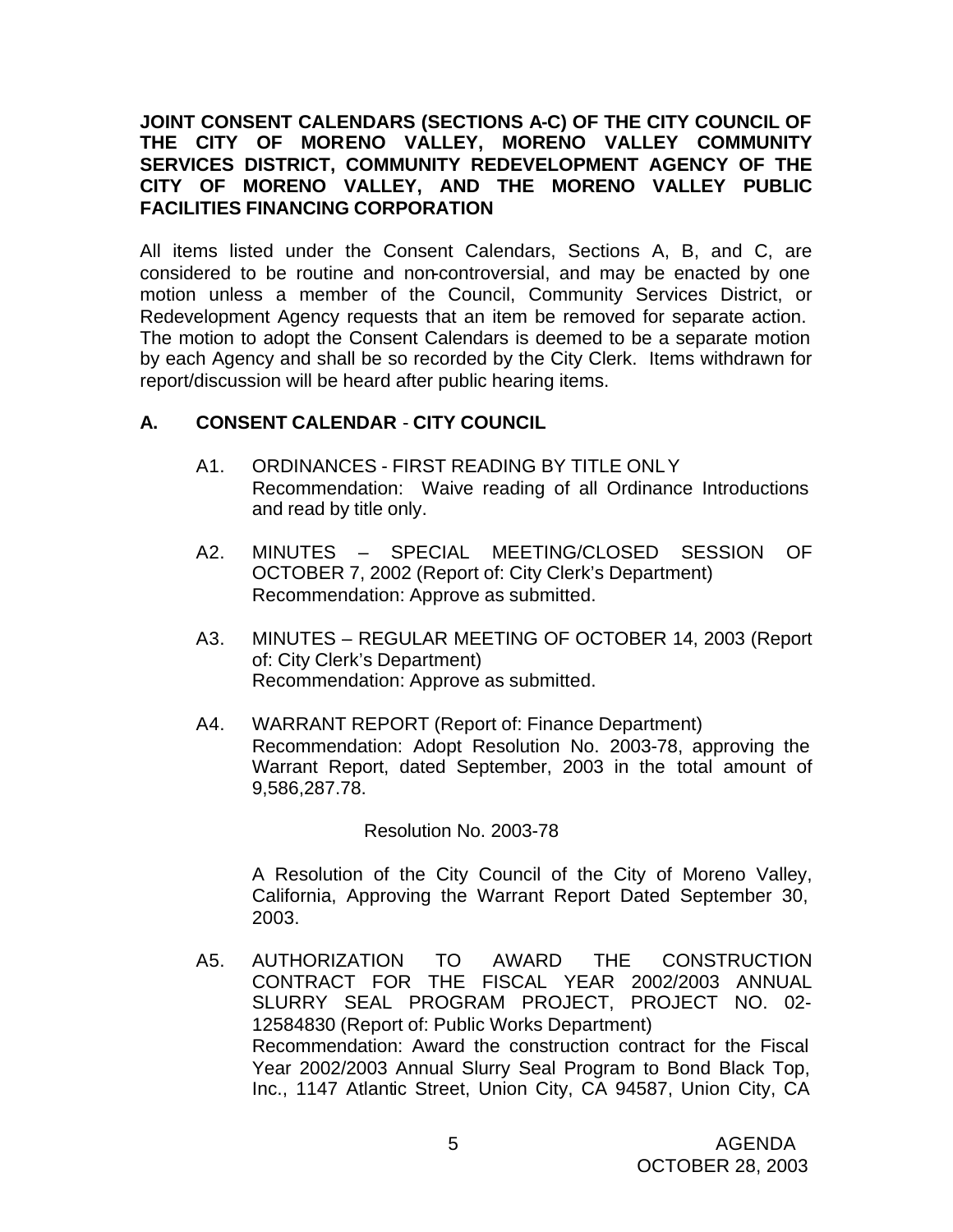94587, the lowest responsible bidder; authorize the Mayor to execute a contract with Bond Black Top, Inc.; and authorize the issuance of a Purchase Order in the amount of \$1,262,874.69 (the bid amount plus 10% contingency) when the contract has been signed by all parties.

- A6. ACCEPTANCE OF OFFICE OF TRAFFIC SAFETY (OTS) GRANT FUNDING, "CALIFORNIA SEAT BELT COMPLIANCE CAMPAIGN" (Report of: Police Department) Recommendation: Accept the OTS Grant in the amount of \$14,377.00 entitled "California Seat Belt Compliance Campaign". This will allow the MVPD to provide directed enforcement during the statewide campaign. This campaign will coincide with the Thanksgiving Holiday period this year and will be related to seat belt and child safety seat usage.
- A7. FINAL MAP 23455 REDUCE FAITHFUL PERFORMANCE BOND AND ADOPT RESOLUTION NO. 2003-79, A RESOLUTION OF THE CITY COUNCIL OF THE CITY OF MORENO VALLEY AUTHORIZING ACCEPTANCE OF THE PUBLIC RIGHT-OF-WAY IMPROVEMENTS AS COMPLETE AND ACCEPTING PETE DYE STREET AND JOHN F. KENNEDY DRIVE INTO THE CITY MAINTAINED STREET SYSTEM (KB HOME GREATER LOS ANGELES INC.) (Report of: Public Works Department) Recommendation: Approve an 80% reduction to the Faithful Performance Bond for Final Map 23455; authorize the City Engineer to reduce the Faithful Performance Bond by 80%; and adopt Resolution No. 2003-79 authorizing acceptance of the public right-of-way improvements for Final Map as complete and accepting Pete Dye Street and John F. Kennedy Drive into the City Maintained Street System.

#### Resolution No. 2003-79

A Resolution of the City Council of the City of Moreno Valley, California, Authorizing the Acceptance of the Public Right-of-Way Improvements as Complete Within Tract 23455, and Accepting Pete Dye Street and John F. Kennedy Drive Into the City Maintained Street System

A8. APPROVAL OF FINAL MAP 30316 – SINGLE FAMILY RESIDENTIAL PROJECT, AND ACCEPT AGREEMENT AND BONDS FOR PUBLIC RIGHT-OF-WAY IMPROVEMENTS, EAST OF LASSELLE STREET, NORTH OF IRIS AVENUE, AND NORTH SIDE OF CAMINO FLORES IN THE MORENO VALLEY RANCH SPECIFIC PLAN (SP193) AREA (K. HOVNANIAN FORECAST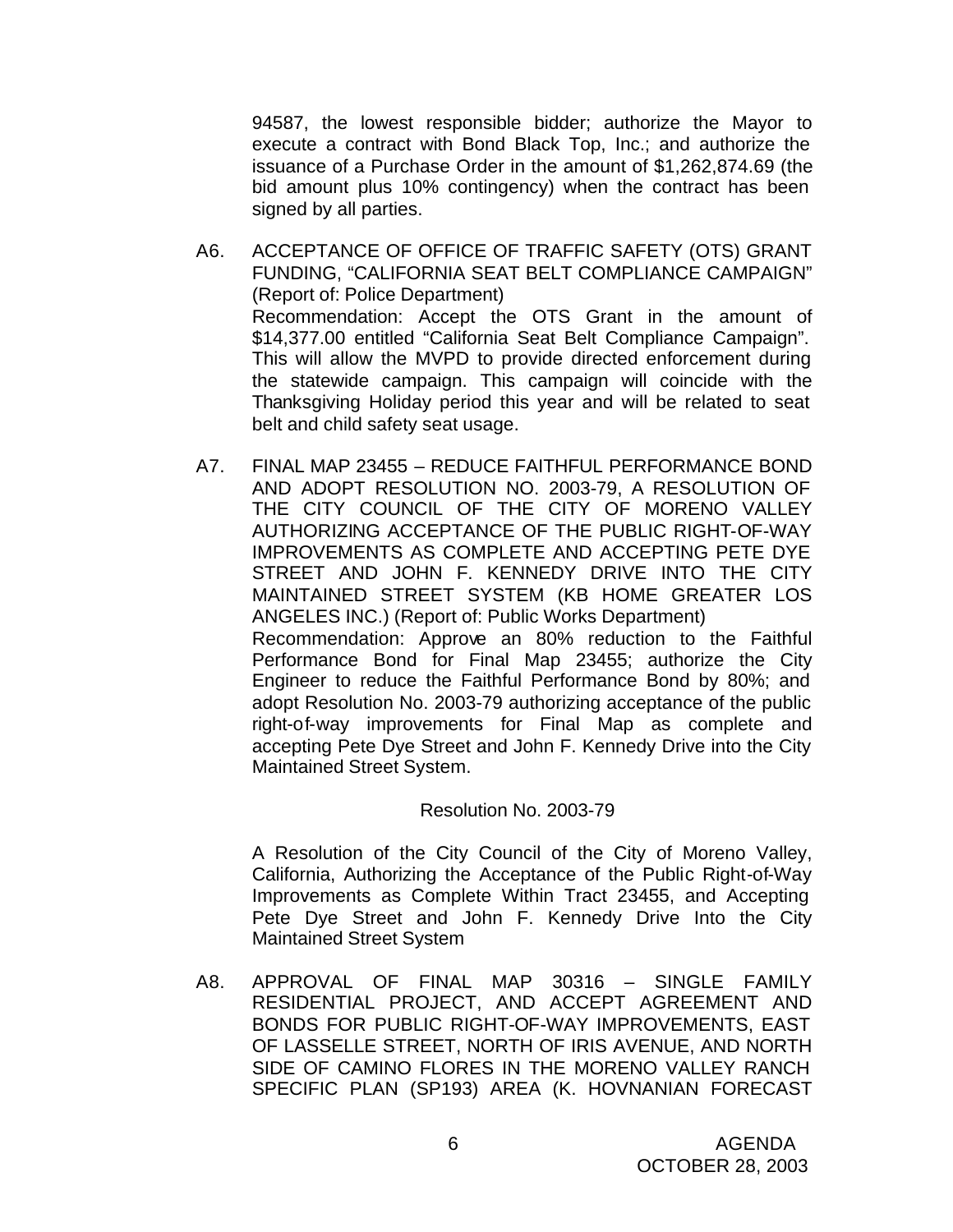HOMES, INC.) (Report of: Public Works Department)

Recommendation: Approve Final Map 30316, authorize the City Clerk to sign the map and transmit said map to the County Recorder's Office for recordation; accept the bonds and Agreement for Public Improvements; authorize the Mayor to execute the agreement; and direct the City Clerk to forward the signed agreement to the County Recorder's Office for recordation.

- A9. APPROVAL OF PARCEL MAP 31234 NORTHWEST CORNER OF PERRIS BOULEVARD AND IRIS AVENUE (SUBDIVIDER - HOME DEPOT U.S.A., INC, ORANGE, CA 92868) (Report of: Public Works Department) Recommendation: Approve Parcel Map 31234, authorize the City Clerk to sign the map, and transmit said map to the County Recorder's Office for recordation.
- A10. ENGAGEMENT LETTER FOR LEGAL SERVICES WITH LATHAM AND WATKINS, LLP TO REVIEW DRAFT MAINTENANCE AGREEMENT FOR STORM WATER MANAGEMENT SERVICES (Report of: Public Works Department) Recommendation: Approve the Engagement Letter for Western Pacific Matter as reviewed by the City Attorney; and authorize the Mayor to execute the Approval of Engagement form that is part of said letter.
- A11. RESOLUTION FOR THE ABATEMENT OF PUBLIC NUISANCES (Report of: Community and Economic Development Department) Recommendation: Adopt Resolution No. 2003-80 of the City of Moreno Valley, California, confirming assessments on certain real properties as outlined in the Property Assessment List for the abatement of nuisances.

#### Resolution No. 2003-80

A Resolution of the City Council of the City of Moreno Valley, California, Confirming Statements of Costs Against Real Property Located in the City of Moreno Valley, for Abatements of Public Nuisances and Direction that Said Statements of Costs Constitute a Lien upon Said Properties

A12. PALM DESERT DEVELOPMENT COMPANY (PDDC) HEACOCK COTTONWOOD II, LP (COTTONWOOD PLACE PHASE II) OWNER PARTICIPATION AGREEMENT (Report Of: Community And Economic Development Department) Recommendation: Adopt Resolution No. 2003-81 Approving the Owner Participation Agreement (OPA) Between The Community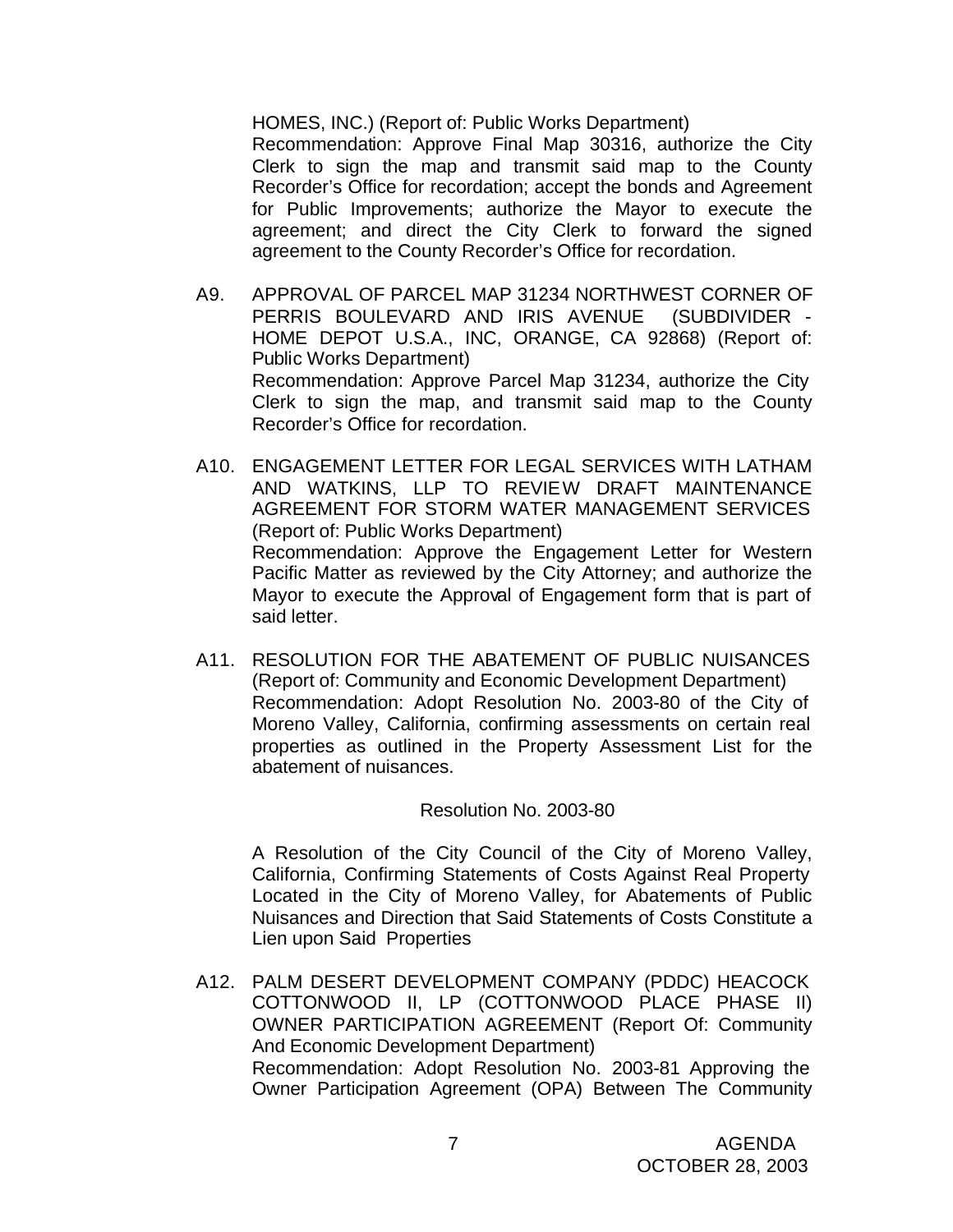Redevelopment Agency (Agency) And Heacock Cottonwood Limited Partnership II (Participant); And Intercreditor Agreement.

## Resolution No. 2003-81

A Resolution of the City Council of the City of Moreno Valley, California, Approving an Owner Participation Agreement Between the Community Redevelopment Agency of the City of Moreno Valley and Heacock Cottonwood Limited Partnership II, and Making Findings in Connection Therewith

# **B. CONSENT CALENDAR** - **COMMUNITY SERVICES DISTRICT**

- B1. ORDINANCES FIRST READING BY TITLE ONLY Recommendation: Waive reading of all Ordinance Introductions and read by title only.
- B2. MINUTES SPECIAL MEETING/CLOSED SESSION OF OCTOBER 7, 2002 (Report of: City Clerk's Department) Recommendation: Approve as submitted.
- B3. MINUTES REGULAR MEETING OF OCTOBER 14, 2003 (Report of: City Clerk's Department) Recommendation: Approve as submitted
- B4. APPROVAL OF TENANT AGREEMENT WITH MORENO VALLEY CULTURAL ARTS FOUNDATION FOR USE OF SPACE AT THE PARK EL MORENO RECREATION CENTER, 13671 FREDERICK STREET (Report of: Parks and Recreation Department) Recommendation: Approve the execution of the Tenant Agreement between the Community Services District (CSD) and Moreno Valley Cultural Arts Foundation (MVCAF) for the use of building space at the Park El Moreno Recreation Center, located at 13671 Frederick Street, Moreno Valley, the term of the agreement is twelve months with an option to renew for additional three (3) twelve-month terms. Authorize the City Manager to execute agreement as well as the annual renewals.

# **C. CONSENT CALENDAR** - **COMMUNITY REDEVELOPMENT AGENCY**

- C1. ORDINANCES FIRST READING BY TITLE ONLY Recommendation: Waive reading of all Ordinance Introductions and read by title only.
- C2. MINUTES SPECIAL MEETING/CLOSED SESSION OF OCTOBER 7, 2002 (Report of: City Clerk's Department)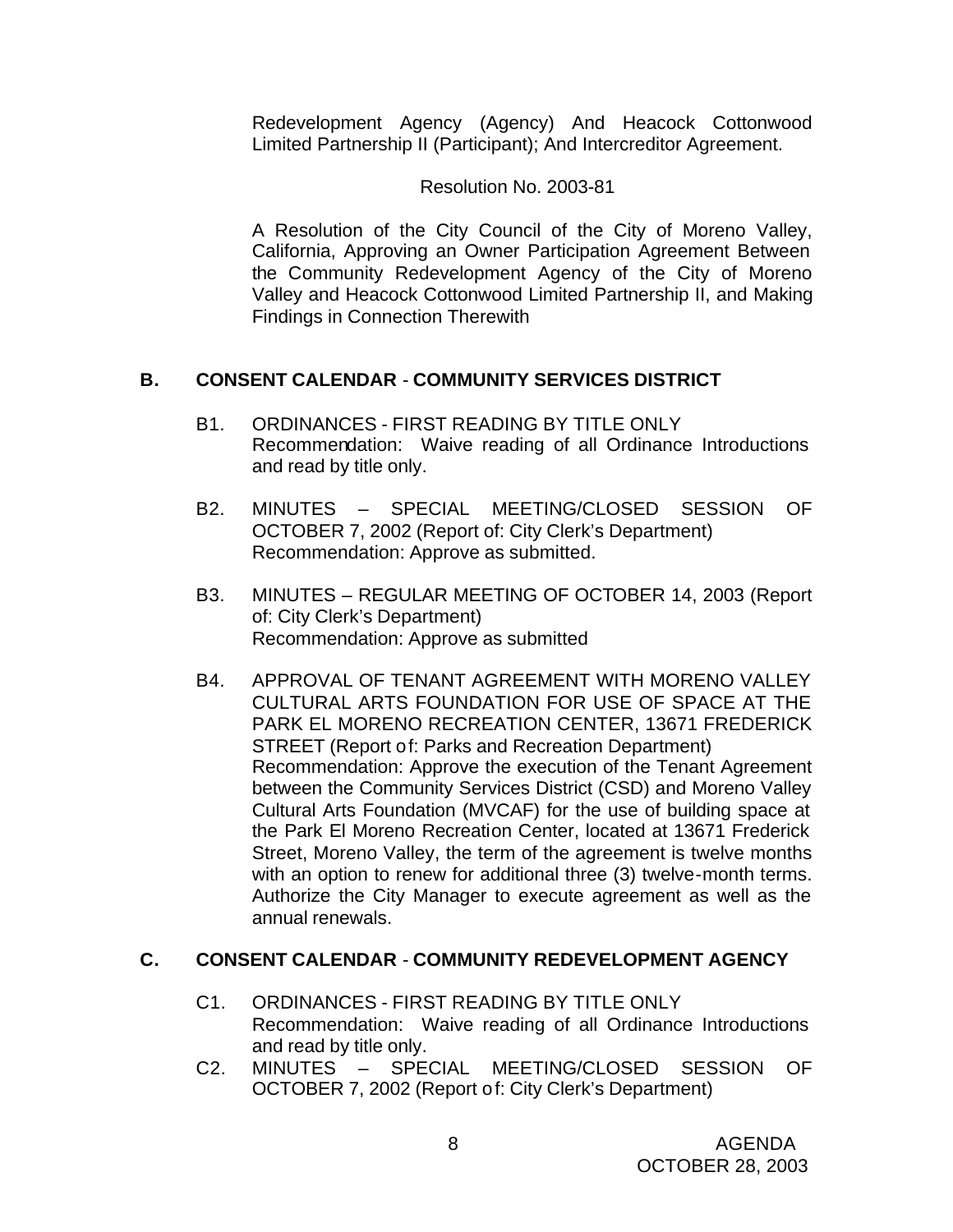Recommendation: Approve as submitted.

- C3. MINUTES REGULAR MEETING OF OCTOBER 14, 2003 (Report of: City Clerk's Department) Recommendation: Approve as submitted
- C4. PALM DESERT DEVELOPMENT COMPANY (PDDC) HEACOCK COTTONWOOD II, LP (COTTONWOOD PLACE PHASE II) OWNER PARTICIPATION AGREEMENT (Report of: Community and Economic Development Department) Recommendation: Adopt Resolution No. RDA 2003-05 approving the Owner Participation Agreement (OPA) between the Community Redevelopment Agency (Agency) and Heacock Cottonwood Limited Partnership II (Participant); and Intercreditor Agreement.

## Resolution No. RDA 2003-05

A Resolution of the Redevelopment Agency of the City of Moreno Valley, California, Approving an Owner Participation Agreement Between the Community Redevelopment Agency of the City of Moreno Valley and Heacock Cottonwood Limited Partnership II, and Making Findings in Connection Therewith

# **D. PUBLIC HEARINGS**

Questions or comments from the public on a Public Hearing matter are limited to five minutes per individual and must pertain to the subject under consideration.

Those wishing to speak should complete and submit a GOLDENROD speaker slip to the Bailiff.

D1. A PUBLIC HEARING REGARDING THE APPLICANT'S REQUEST TO CONSIDER REVISED PROPOSALS FOR PA03-0023 (PLOT PLAN) AND PA02-058 (SPECIFIC PLAN AMENDMENT), INCLUDING A CHANGE IN LAND USE FROM C (COMMERCIAL) TO H (HIGH DENSITY RESIDENTIAL), A MODIFICATION TO EXISTING PARKING STANDARDS FOR TWO BEDROOM UNITS, AND A PROPOSED 176-UNIT APARTMENT COMPLEX FOR THE SOUTHEAST CORNER OF JOHN F. KENNEDY DRIVE AND MORENO BEACH DRIVE (PLANNING AREA 60) AND THE RECONSIDERATION OF PA03-0022 (PLOT PLAN) AND P02-058 (SPECIFIC PLAN AMENDMENT), A CHANGE IN LAND USE DESIGNATION FROM C (COMMERCIAL) TO H (HIGH DENSITY RESIDENTIAL), A MODIFICATION OF PARKING STANDARDS FOR TWO BEDROOM UNITS AND A PROPOSED 176-UNIT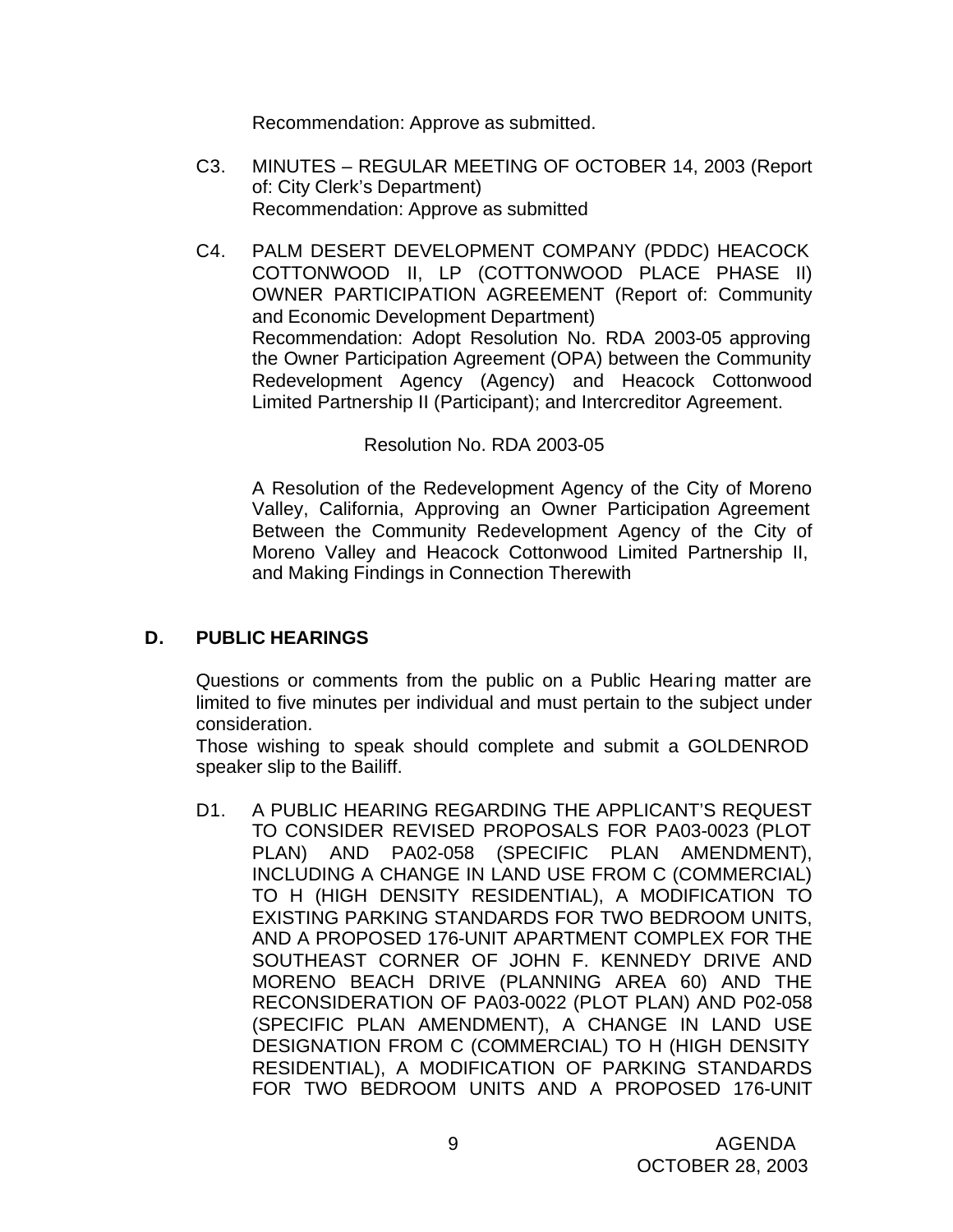APARTMENT COMPLEX FOR THE SOUTHWEST CORNER OF IRIS AVENUE AND VIA DEL LAGO (PLANNING AREA 54) WITHIN THE MORENO VALLEY RANCH SPECIF IC PLAN (SP NO. 193), AS SUBMITTED BY ALLIANCE RESIDENTIAL INC. (Report of: Community and Economic Development Department) Recommendation: That the City Council conduct a public hearing and take the following actions:

- 1. Adopt a Negative Declaration for P02-058 (Specific Plan Amendment) and PA03-0023 (Plot Plan) for the parcel at the southeast corner of John F. Kennedy Drive and Moreno Beach Drive (Planning Area 60) pursuant to the California Environmental Quality Act (CEQA) Guidelines:
- 2. Introduce Ordinance No. 642 thereby approving P02-058 (Specific Plan Amendment) in conjunction with PA03-0023 (Plot Plan), based on the findings in the City Council Ordinance for Amendment No. 10 to the Moreno Valley Ranch Specific Plan, including the associated amendment of the Official Zoning Atlas for Planning Area 60 at the southeast corner of John F. Kennedy Drive and Moreno Beach Drive, from C (Commercial) to H (High Density Residential) and modification to parking standards for two bedroom units within Section 3.7 "High Density Residential Zone" (H) within Specific Plan No. 193;

## Ordinance No. 642

An Ordinance of the City Council of the City of Moreno Valley, California, Approving P02-058 for a Specific Plan Amendment (No. 10) to the Moreno Valley Specific Plan (No. 193) Modifying Parking Standards, Changing the Land Use Designation from C (Commercial) to H (High Density Residential) and Amending the Official Zoning Atlas for a 10.24 Parcel of Land in Project Area 60 (Southeast Corner of Moreno Beach Drive and John F. Kennedy Drive) Within the Moreno Valley Ranch Specific Plan

3. Approve Resolution No. 2003-83 thereby approving PA03- 0023 (Plot Plan) based on the findings included in the Resolution, and conditions of approval, attached as Exhibit A to the resolution;

#### Resolution No. 2003-83

A Resolution of the City Council of the City of Moreno Valley,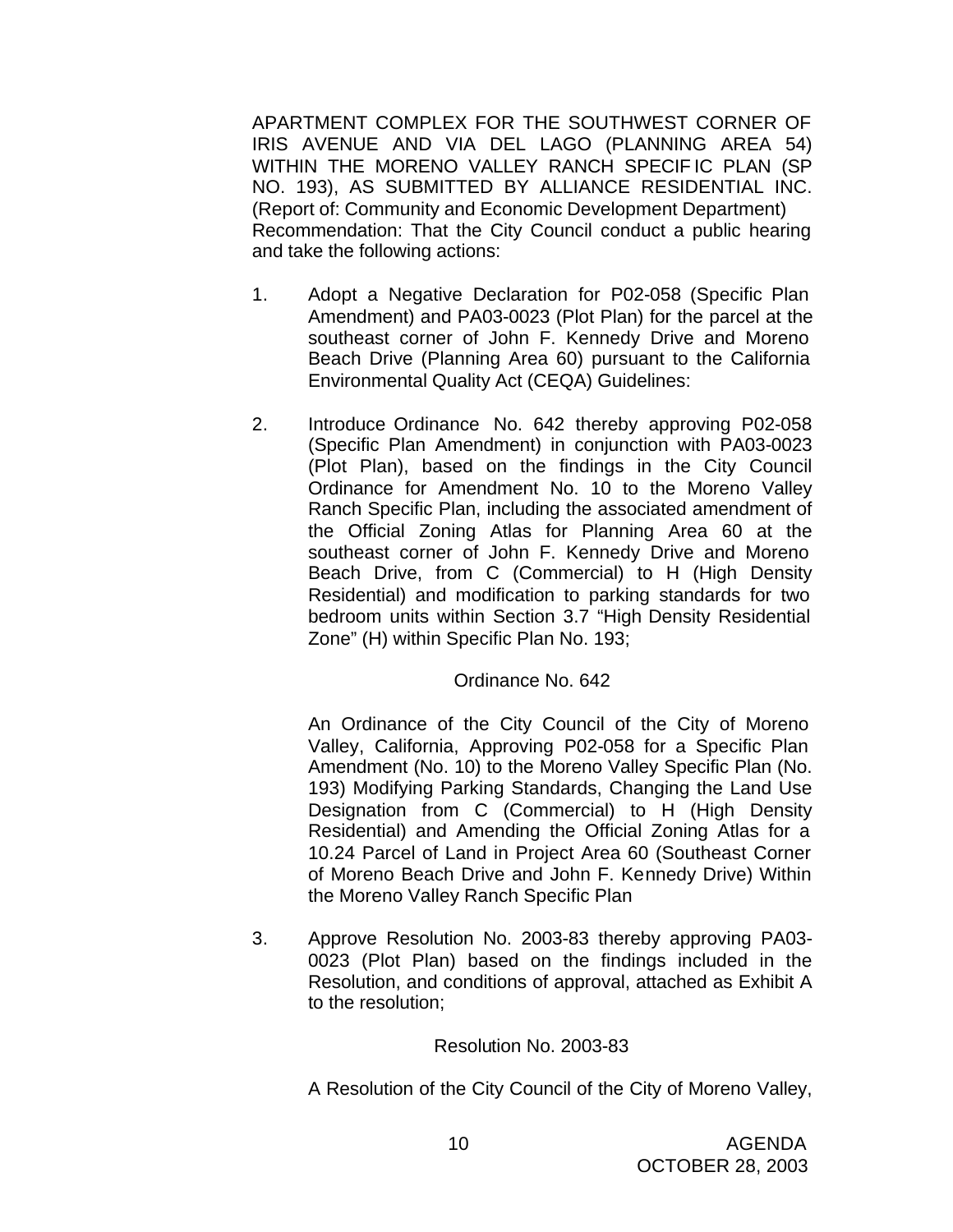Approving PA03-0023, for the Development of a 10.28 Acre Parcel of Land Into a 176 Unit Apartment Complex with Accessory Uses Within Planning Area No. 60 of the Moreno Valley Ranch Specific Plan (SP No. 193)

- 4. Adopt a Negative Declaration for P02-058 (Specific Plan Amendment) and PA03-0022 (Plot Plan) for the parcel at the southwest corner of Iris Avenue and Via del Lago (Planning Area 54) pursuant to the California Environmental Quality Act (CEQA) Guidelines;
- 5. Introduce Ordinance No. 641 thereby approving P02-058 (Specific Plan Amendment) in conjunction with PA03-0022 (Plot Plan), based on the findings in the City Council Ordinance for Amendment No. 10 to the Moreno Valley Ranch Specific Plan, including the associated amendment of the Official Zoning Atlas for Planning Area 54 at the southwest corner of Iris Avenue and Via del Lago, from C (Commercial) to H (High Density Residential) and modifications to parking standards for two bedroom units within Section 3.7 "High Density Residential Zone" (H) within Specific Plan No. 193; and

### Ordinance No. 641

An Ordinance of the City Council of the City of Moreno Valley, California, Approving P02-058 for a Specific Plan Amendment (No. 10) to the Moreno Valley Specific Plan (No. 193), Modifying Parking Standards, Changing the Land Use Designation from C (Commercial) to H (High Density Residential) and Amending the Official Zoning Atlas for a 10.42 Parcel of Land in Project Area 54 (Southwest Corner of Iris Avenue and Via Del Lago) Within the Moreno Valley Ranch Specific Plan

6. Approve Resolution No. 2003-82 thereby approving PA03- 0022 (Plot Plan) based on the findings included in the City Council Resolution, and conditions of approval, attached as Exhibit A to the resolution.

#### Resolution No. 2003-82

A Resolution of the City Council of the City of Moreno Valley, Approving PA03-0022 for the Development of a 10.42 Acre Parcel of Land Into a 176 Unit Apartment Complex with Accessory Uses Within Planning Area No. 54 of the Moreno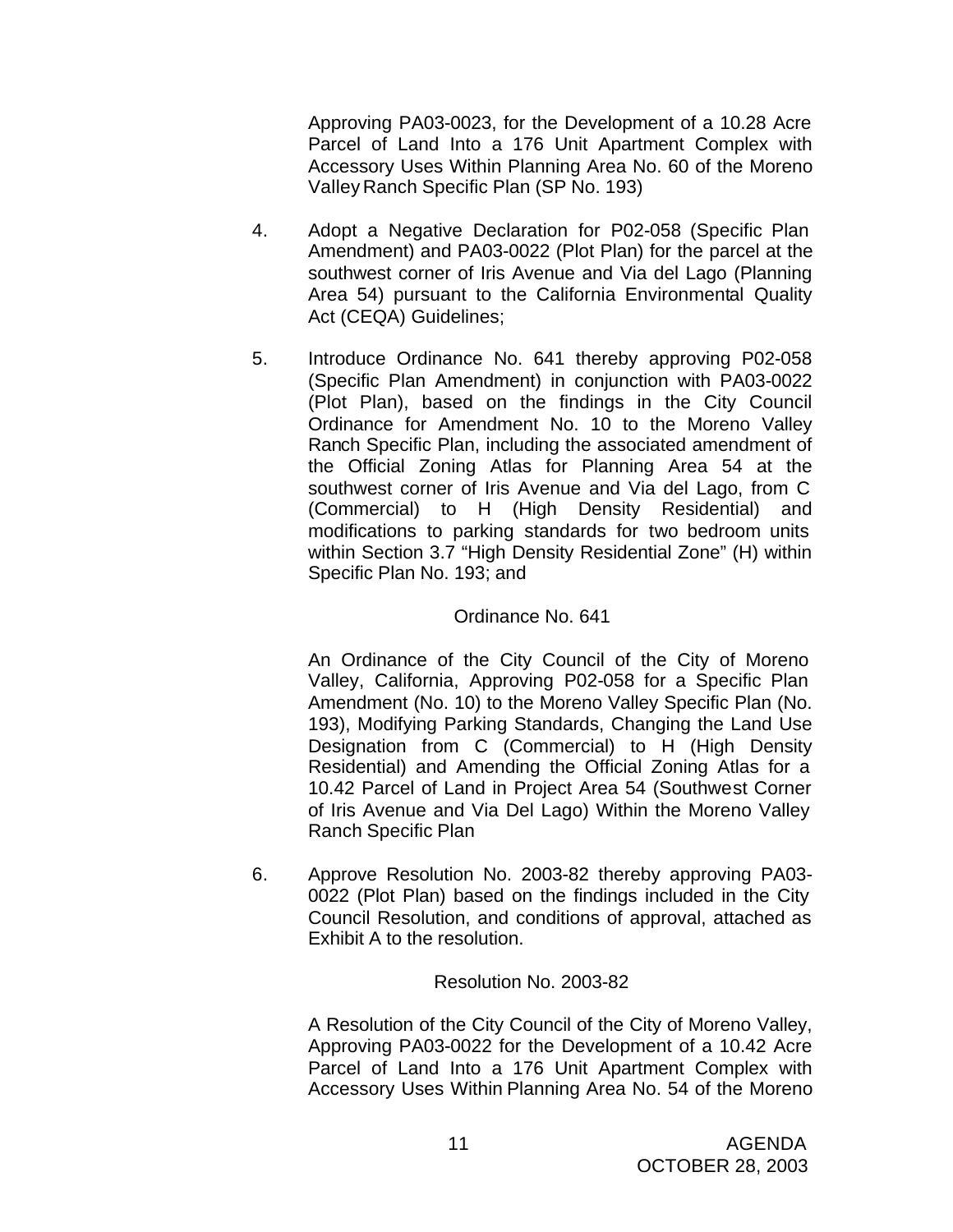Valley Ranch Specific Plan (SP No. 193)

- D2. PUBLIC HEARING FOR FISCAL YEAR 2003 LOCAL LAW ENFORCEMENT BLOCK GRANT (LLEBG) PROGRAM FUNDING ALLOCATION (Report of: Police Department) Recommendation: That the City Council take the following actions:
	- 1) Hold a public hearing to allow public comments on the proposed use of the Local Law Enforcement Block Grant Program, and;
	- 2) Consider the comments or views received by the public; and
	- 3) Adopt the proposed use of the Local Law Enforcement Block Grant Program funding, as appropriate, to address public and Council comments, and;
	- 4) Accept the Local Law Enforcement Block Grant Program funding in the amount of \$189,185 (Total Program amount \$210,206; with City's 10% match) from the U.S. Department of Justice, Bureau of Justice Assistance, and;
	- 5) Authorize a budget appropriation adjustment in the amount of \$21,021 from the General Fund account 62210.6291.295 to 255.62567 (Transfers to Fund 255) in order to satisfy the 10% matching requirement.
- D3. A PUBLIC HEARING TO CONSIDER APPLICATION NOS. PA02- 0021 AND P03-023. PA02-0021 IS AN AMENDMENT TO THE MORENO VALLEY RANCH SPECIFIC PLAN AND THE OFFICIAL ZONING ATLAS THAT WOULD CHANGE THE ZONING FOR THE SOUTHEAST CORNER OF IRIS AVENUE AND LASSELLE STREET FROM COMMERCIAL (10.5 ACRES), PARK (5 ACRES) AND HIGH DENSITY RESIDENTIAL (17-20 DWELLINGS PER ACRE ON 14.1 ACRES). PA02-0021 WOULD ALSO CHANGE THE ZONING FOR THE 5.7 ACRES AT THE SOUTHWEST CORNER OF IRIS AVENUE AND LASSELLE STREET FROM COMMERCIAL TO MEDIUM-LOW DENSITY RESIDENTIAL (4-8 DWELLINGS PER ACRE). IN ADDITION, PA02-0021 WOULD MODIFY THE PARKING AND BUILDING SEPARATION REQUIREMENTS FOR THE MEDIUM HIGH DENSITY RESIDENTIAL AND HIGH DENSITY RESIDENTIAL ZONES AND AMEND THE DESIGN MANUAL TO COINCIDE WITH THE PROPOSED ZONE CHANGES. P03-023 IS AN AMENDMENT TO THE MORENO VALLEY RANCH SECOND AMENDED DEVELOPMENT AGREEMENT TO ALLOW PAYMENT OF PARK FEES IN LIEU OF DEDICATION OF PLANNING AREA 28 FOR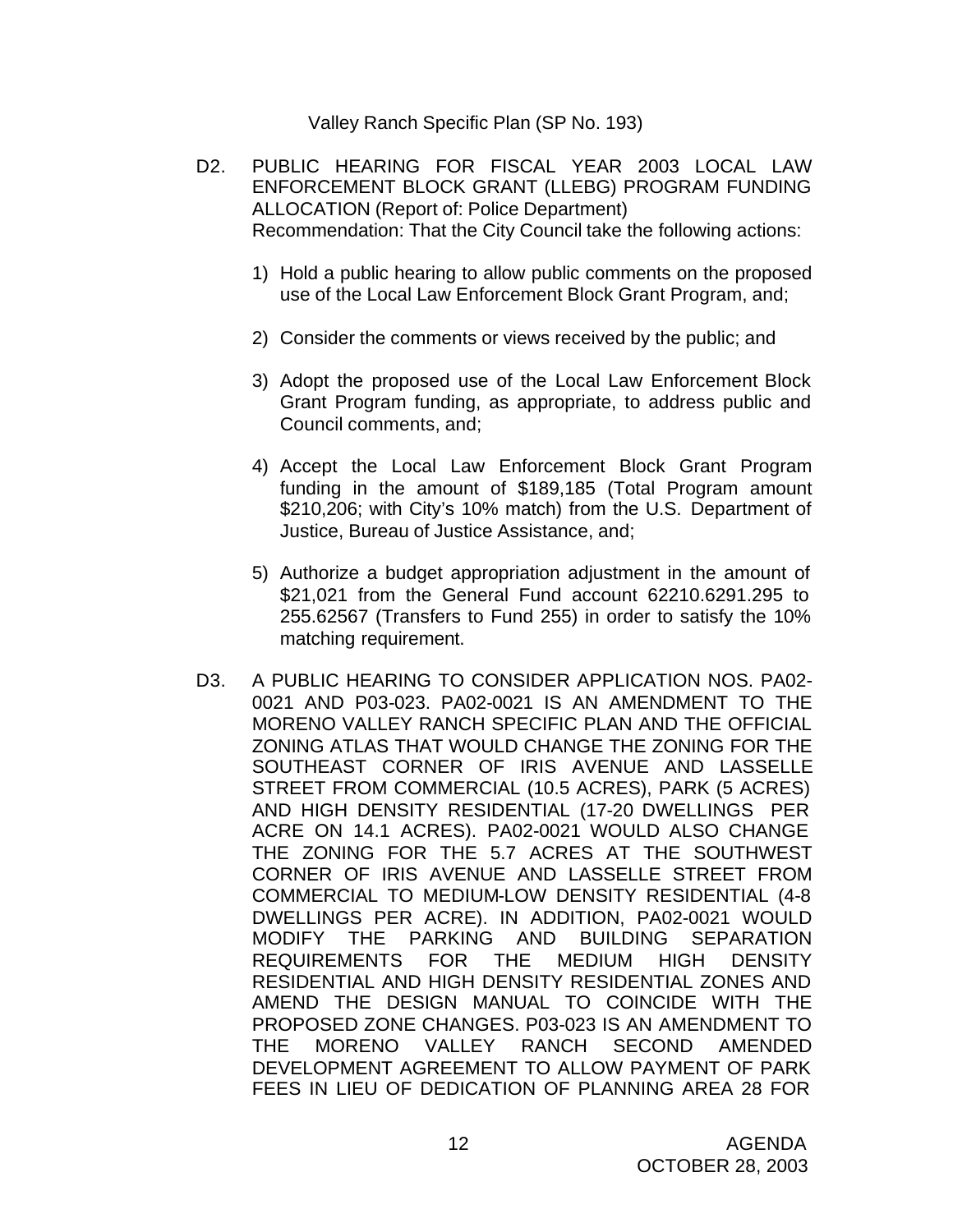PARK PURPOSES. P03-023 WOULD REQUIRE IN-LIEU FEE PAYMENTS PRIOR TO DEVELOPMENT TO THE SITES OF THE PROPOSED ZONE CHANGES AS WELL AS THE NORTHEAST CORNER OF KRAMERIA AVENUE AND LASSELLE STREET. (Report of: Community and Economic Development Department) Recommendation: That the City Council conduct a public hearing and:

- 1. Adopt a Negative Declaration for Application Nos. PA02-0021 and PO03-023; and
- 2. Introduce City Council Ordinance No. 640, based on the findings contained in the Ordinance, thereby approving: (1) Moreno Valley Ranch Specific Plan Amendment No. 12; (2) Amendment of the Official Zoning Atlas; and (3) Amendment to the Moreno Valley Ranch Second Amended Development Agreement between the City of Moreno Valley and Empire Land, LLC. (roll call required)

## Ordinance No. 640

An Ordinance of the City Council of the City of Moreno Valley, California, (1) Amending the Moreno Valley Specific Plan (Amendment No. 12) by Changing the Zoning Designations for Planning Areas 28, 29, 30, 31 and 32 (Generally Located at the Southeast and Southwest Corners of Iris Avenue and Lasselle Street), Amending the Moreno Valley Ranch Design Manual and Official Zoning Atlas in Accordance with Said Zone Changes and Amending Certain Parking and Building Separation Standards; and (2) Amending the Moreno Valley Ranch Second Amendment Development Agreement to Allow Payment of Fees In-Lieu of Dedication of Planning Area 28 Prior to Development of Planning Areas 28, 29, 30, 31, 32, 21 and 21A (21 and 21A are Generally Located at the Northeast Corner of Lasselle Street and Krameria Avenue)

## **E. ITEMS REMOVED FROM CONSENT CALENDARS FOR DISCUSSION OR SEPARATE ACTION**

- **F. REPORTS**
	- F1. REPORT TO CONSIDER PUBLIC COMMENTS REGARDING MAIL BALLOT PROCEEDINGS FOR TENTATIVE TRACTS 30319 AND 30233 (AND ALL AFFECTED PHASES) FOR APPROVAL OF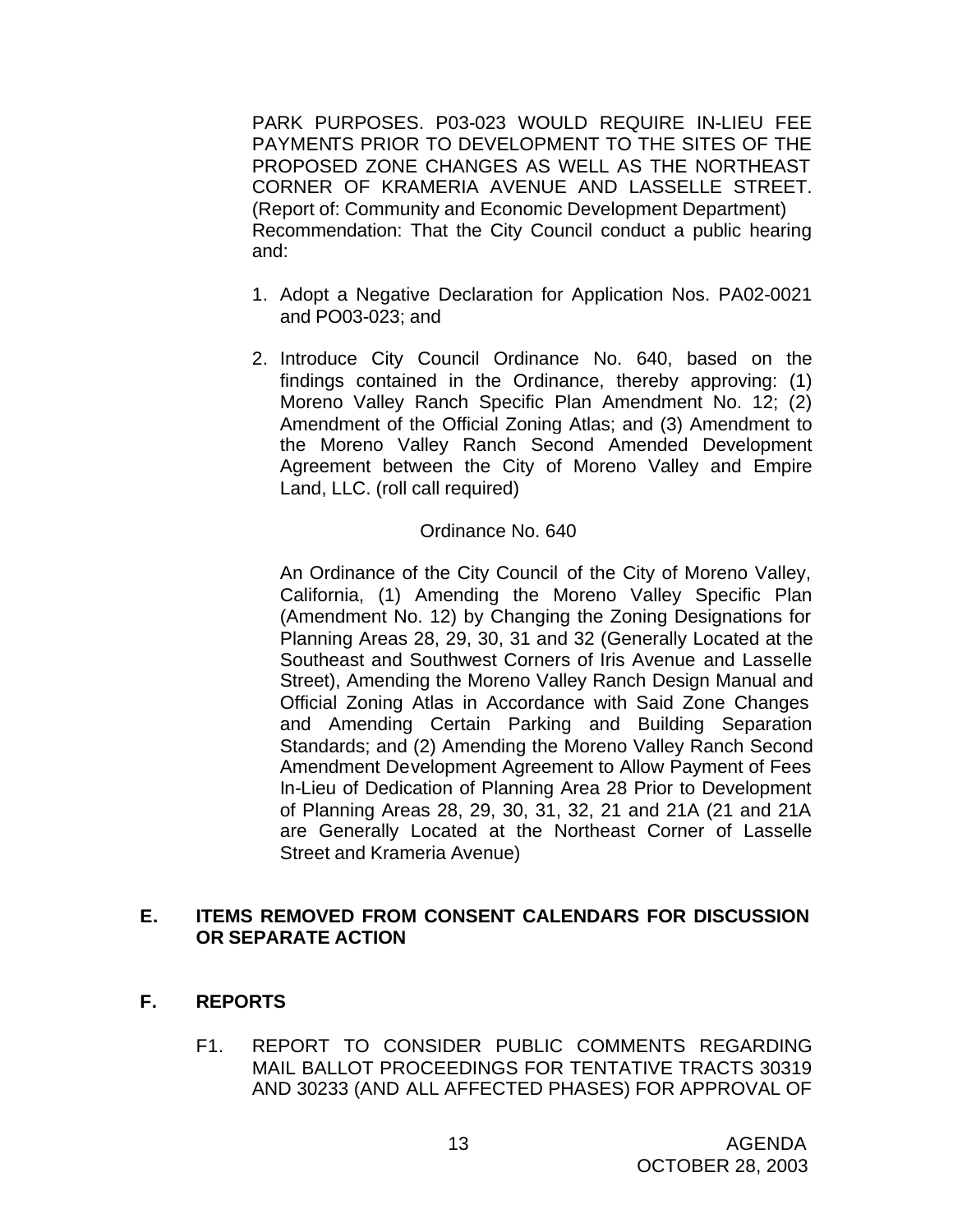THE NATIONAL POLLUTANT DISCHARGE ELIMINATION SYSTEM (NPDES) REGULATORY RATE SCHEDULE NORTHWEST CORNER OF IRIS AVENUE AND LASSELLE STREET (Report of: Public Works Department) Recommendation: That the City Council accept public comments regarding the mail ballot proceedings for Tentative Tracts 30319 and 30233 (and all affected phases) for approval of the NPDES regulatory rate schedule and the maximum annual rate.

- F2. IMPACT OF PROPOSED UTILITY USER'S TAX REPEAL BALLOT MEASURE (Report of: Finance Department) Recommendation: That the City Council receive and file the report which includes the staff response to the City Council's request for a report on the impacts of repealing the utility user's tax.
- F3. INITIATIVE MEASURE TO REPEAL THE CITY'S UTILITY USER'S TAX (Report of: City Clerk's Department) Recommendation: The City Council must do either of the following:
	- A. Adopt proposed ordinance (initiative measure) without alteration; or
	- B. Order proposed ordinance to be submitted to the voters at the November 2, 2004 election; and
		- 1. Adopt Resolution No. 2003-74, ordering the submission of the initiative measure to repeal the City's utility user's tax to the qualified electors; and
		- 2. Adopt Resolution No. 2003-75, directing the City Attorney to prepare an Impartial Analysis regarding said initiative measure; and
		- 3. Adopt Resolution No. 2003-76, providing for the filing of Rebuttal Arguments for said initiative measure.
- F4. APPOINTMENTS TO THE LIBRARY ADVISORY BOARD CULTURAL PRESERVATION ADVISORY COMMITTEE, AND CITIZENS ADVISORY COMMITTEE ON RECREATIONAL TRAILS (Report of: City Clerk's Department) Recommendation: That the City Council, after reviewing the ballots provided by the City Clerk:
	- 1. Appoint one member to the Library Advisory Board for a term expiring June 30, 2004;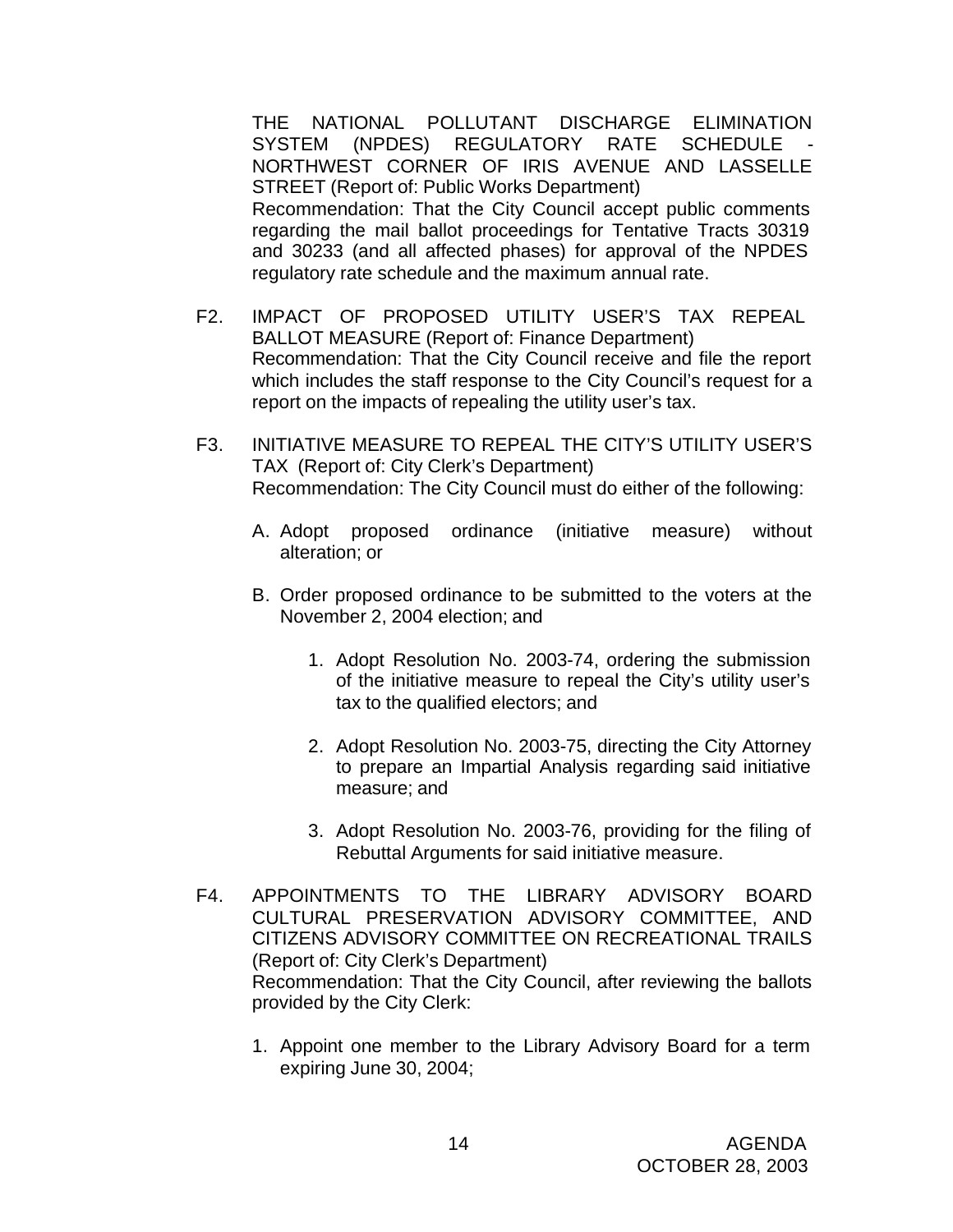- 2. Appoint one member to the Cultural Preservation Advisory Committee for a term expiring June 30, 2004, or June 30, 2005;
- 3. Appoint one member to the Citizens' Advisory Committee on Recreational Trails for a term expiring June 30, 2004; or
- 4. If appointments are not made, declare the positions vacant and authorize the City Clerk to re-notice the positions as vacant.
- F5. ORDINANCE AMENDING TITLE 1 OF THE CITY OF MORENO VALLEY MUNICIPAL CODE REGARDING CIVIL CITATIONS (Report of: Community and Economic Development Department) Recommendation: That the City Council introduce Ordinance No. 639 amending Title 1 of the City of Moreno Valley Municipal Code, by adding a new Chapter 1.10 regarding Civil Citations. (Roll Call required)

## Ordinance No. 639

An Ordinance of the City Council of the City of Moreno Valley Amending Title 1 of the City of Moreno Valley Municipal Code, by Adding a New Chapter 1.10, Relating to Civil Citations

- F6. CANYON CROSSINGS MEMORANDUM OF UNDERSTANDING BETWEEN THE CITIES OF RIVERSIDE AND MORENO VALLEY (Report of: Public Works Department) Recommendation: That the City Council approve the MOU between the Cities of Riverside and Moreno Valley concerning the Canyon Crossings project and authorize the Mayor to sign the MOU.
- F7. INTRODUCTION OF ORDINANCE NO. 635 AND CSD ORDINANCE NO. 42 REPEALING AND REENACTING CHAPTER 11.40 OF TITLE 11 OF THE MORENO VALLEY MUNICIPAL CODE RELATING TO THE USE OF PARKS AND RECREATION FACILITIES (CONTINUED FROM SEPTEMBER 9, 2003) (Report of: Parks and Recreation Department) Recommendation: That the City Council continue the item regarding the Use of Parks and Recreation Facilities to November 25, 2003, to allow the issues to be addressed.
- F8. JOINT RESOLUTION WITH THE CITY OF RIVERSIDE-ECONOMIC DEVELOPMENT (Report of: Community and Economic Development Department) Recommendation: That the City Council adopt Resolution No. 2003-84, a joint resolution with the City of Riverside supporting economic development cooperation.